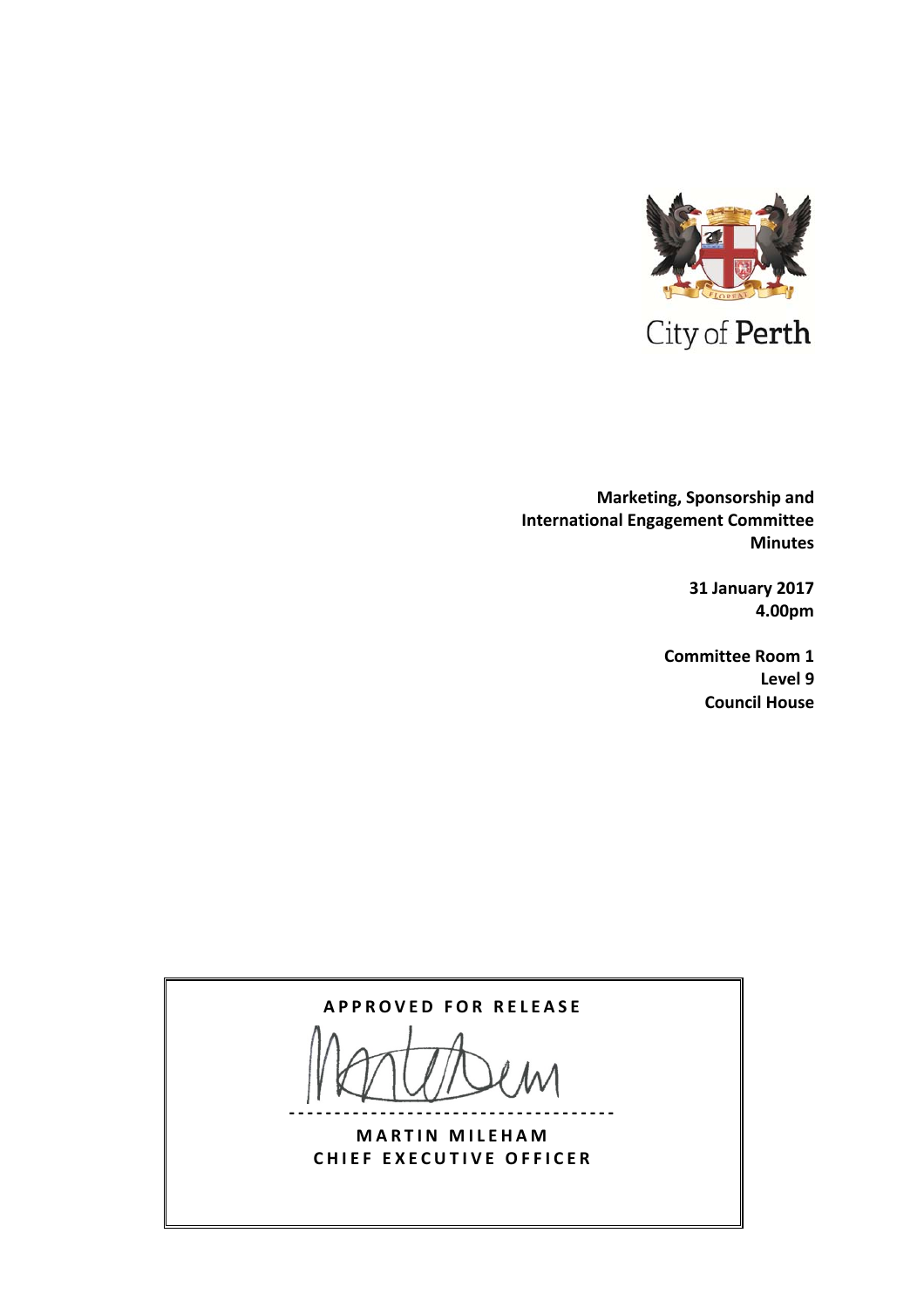

City of Perth

**Marketing, Sponsorship and International Engagement Committee Minutes**

> **31 January 2017 4.00pm**

**Committee Room 1 Level 9 Council House**

Minutes to be confirmed at the next **Marketing, Sponsorship and International Engagement** meeting.

| THESE MINUTES ARE HEREBY CERTIFIED AS<br>CONFIRMED |
|----------------------------------------------------|
| PRESIDING MEMBER'S SIGNATURE                       |
|                                                    |
|                                                    |
| DATF:--------------------------------              |
|                                                    |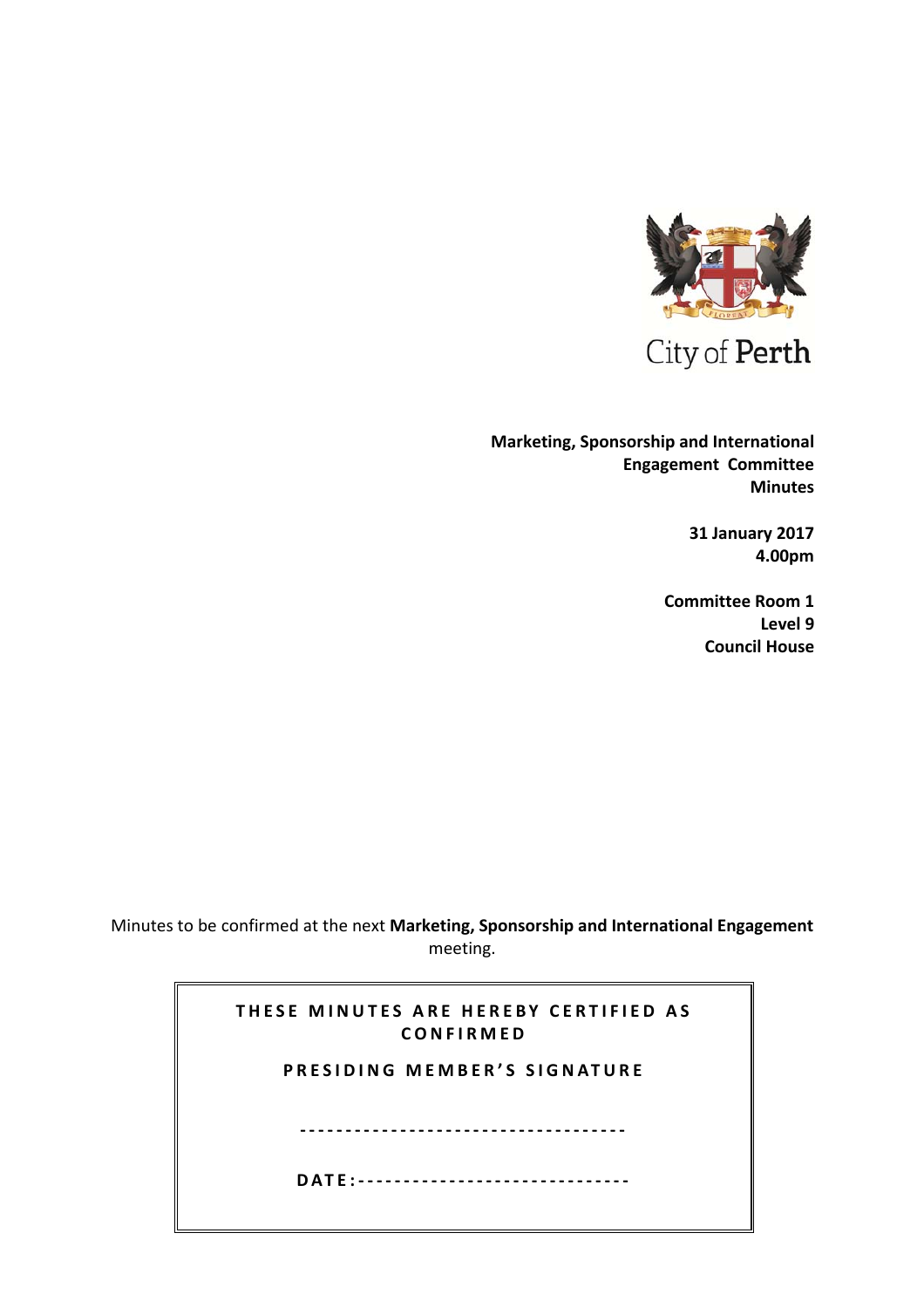Minutes of the **Marketing, Sponsorship and International Engagement Committee** meeting of the City of Perth in Committee Room 1, Ninth Floor, Council House, 27 St Georges Terrace, Perth on Tuesday, 31 January 2017.

### **Members in Attendance:**

| $\overline{\phantom{a}}$     | Acting Presiding Member (Deputy for Cr Chen)        |
|------------------------------|-----------------------------------------------------|
|                              |                                                     |
| $\qquad \qquad \blacksquare$ | Chief Executive Officer                             |
| $\qquad \qquad \blacksquare$ | <b>Director Commercial and Community Services</b>   |
| $\qquad \qquad \blacksquare$ | Acting Director Economic Development and Activation |
| $\qquad \qquad \blacksquare$ | Manager Business Support and Sponsorship            |
| $\overline{\phantom{a}}$     | Governance Coordinator                              |
| -                            | Principal Economic Development Officer              |
| $\overline{\phantom{a}}$     | Economic Development Officer                        |
|                              | Governance Officer                                  |
|                              |                                                     |

# **Guests and Deputations:**

| Mr Brad Mellen          |        | <b>Mellen Events</b> |
|-------------------------|--------|----------------------|
| Ms Vive Oldham          | $\sim$ | <b>Mellen Events</b> |
| Mr Matt McMullen        |        | <b>Mellen Events</b> |
| Mr Miles Hull           |        | Member of the public |
| One member of the media |        |                      |

# **1. Declaration of Opening**

**4.00pm** The Chief Executive Officer declared the meeting open and, in accordance with Section 5.6 of the *Local Government Act 1995,* sought nominations for a member to preside over the meeting.

Cr Yong nominated Cr Davidson to preside over the meeting.

Cr Davidson accepted the nomination and assumed the Chair.

# **2. Apologies and Members on Leave of Absence**

Cr Chen (Leave of Absence). Deputy Lord Mayor Cr Limnios (Leave of Absence).

## **3. Question Time for the Public**

The following questions were received from Mr Miles Hull of 66A Coleman Crescent, Melville in relation to Agenda Item 8.3 – Commercial Events Sponsorship – Mellen Events – Piccadilly Theatre, Hay Street Mall, Perth: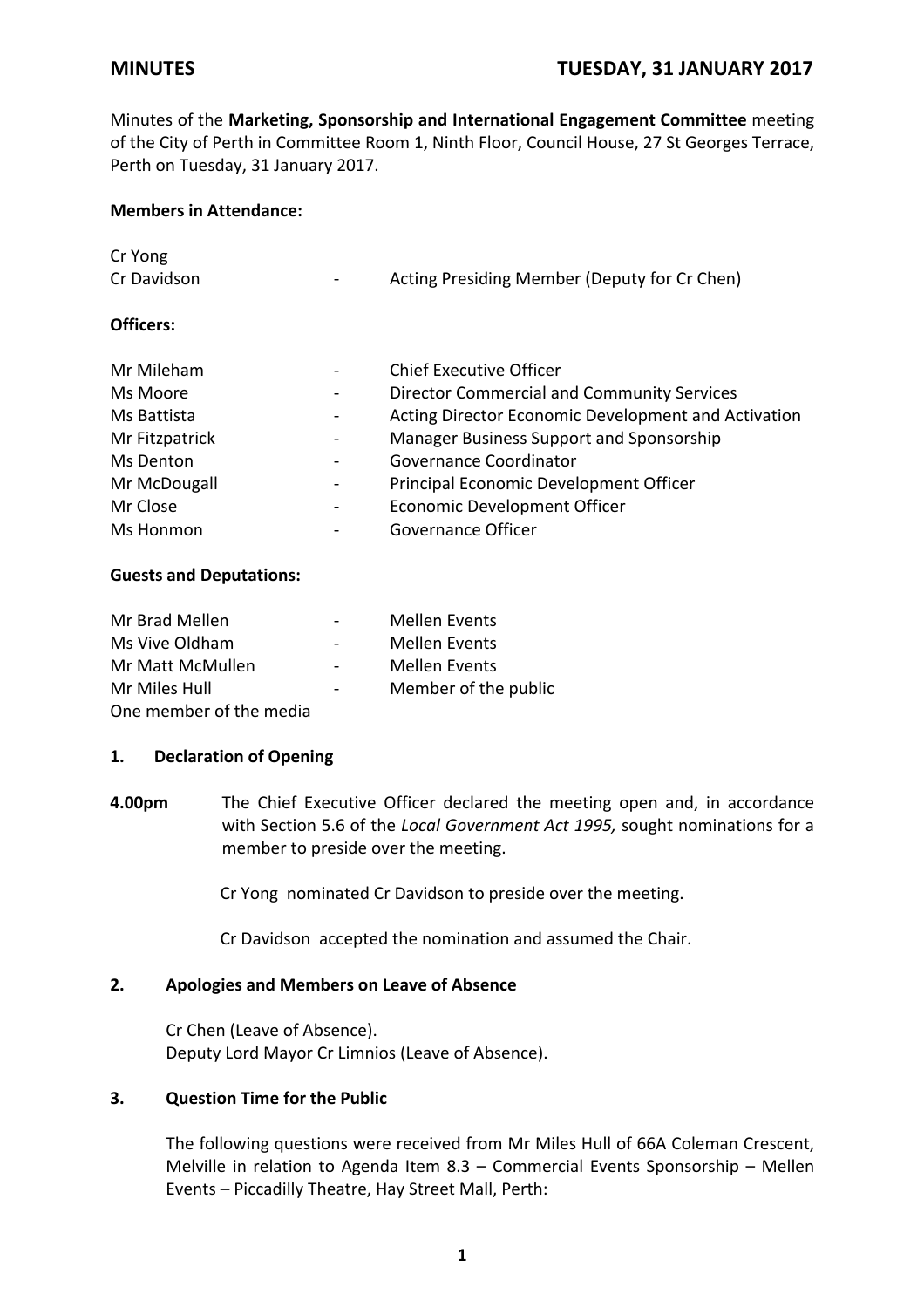| <b>Question 1:</b> | "The development of The Piccadilly into a commercial entertainment<br>venue by a reputable commercial operator is an exciting project that will<br>be a welcome addition to the night-time economy of the City.                                                                                                                                                                             |
|--------------------|---------------------------------------------------------------------------------------------------------------------------------------------------------------------------------------------------------------------------------------------------------------------------------------------------------------------------------------------------------------------------------------------|
|                    | However, the current recommendation is for The City of Perth to<br>financially support and underwrite the development and future<br>management of a new, private commercial business operation in an<br>unprecedented way.                                                                                                                                                                  |
|                    | Does the City of Perth have other future plans to provide significant<br>financial backing to the development of other new businesses located in<br>the City of Perth that provide direct competition to existing businesses?"                                                                                                                                                              |
| <b>Response 1:</b> | The City has a range of grants and initiatives available to both existing<br>business and to attract new business.                                                                                                                                                                                                                                                                          |
|                    | The City is continuously exploring measures to incentivise the growth and<br>development of the local economy within the limitations of the strategic<br>and statutory obligations relevant to local government, and is particularly<br>focused on improving the City's competitive advantage.                                                                                              |
|                    | The City has sought legal advice on this approach as the preferred model<br>for event activation, applied in this instance to an event program within a<br>building. The economic benefits of this approach, by comparison, provide<br>some compelling evidence for further application.                                                                                                    |
|                    | The City's Strategic Community Plan specifically seeks to increase place<br>activation of under-utilised spaces and collaboration with the private<br>sector to leverage City enhancements. This will help to see that the City is<br>recognised internationally as a city "on the move" and for its liveability,<br>talented people, and centres of excellence and business opportunities. |
|                    | The proposal also assists to create a vibrant night time economy that<br>attracts new businesses and events where people and families feel safe,<br>pursuant to the City's Strategic Community Plan.                                                                                                                                                                                        |
|                    | Finally, the approach is considered to be financially responsible, being a<br>sophisticated event sponsorship proposal that delivers immediate and on-<br>going public benefits, with significant lasting returns to the local<br>community and economy.                                                                                                                                    |
| <b>Question 2:</b> | "If this proposal is approved and a precedent set, is The City of Perth<br>prepared for other commercial concert and entertainment venues<br>operating in the City of Perth to expect similar financial backing?"                                                                                                                                                                           |
| <b>Response 2:</b> | Further to the above, the framework is not unique as it is a sponsorship<br>application lodged within the City's existing strategic and statutory<br>framework.                                                                                                                                                                                                                             |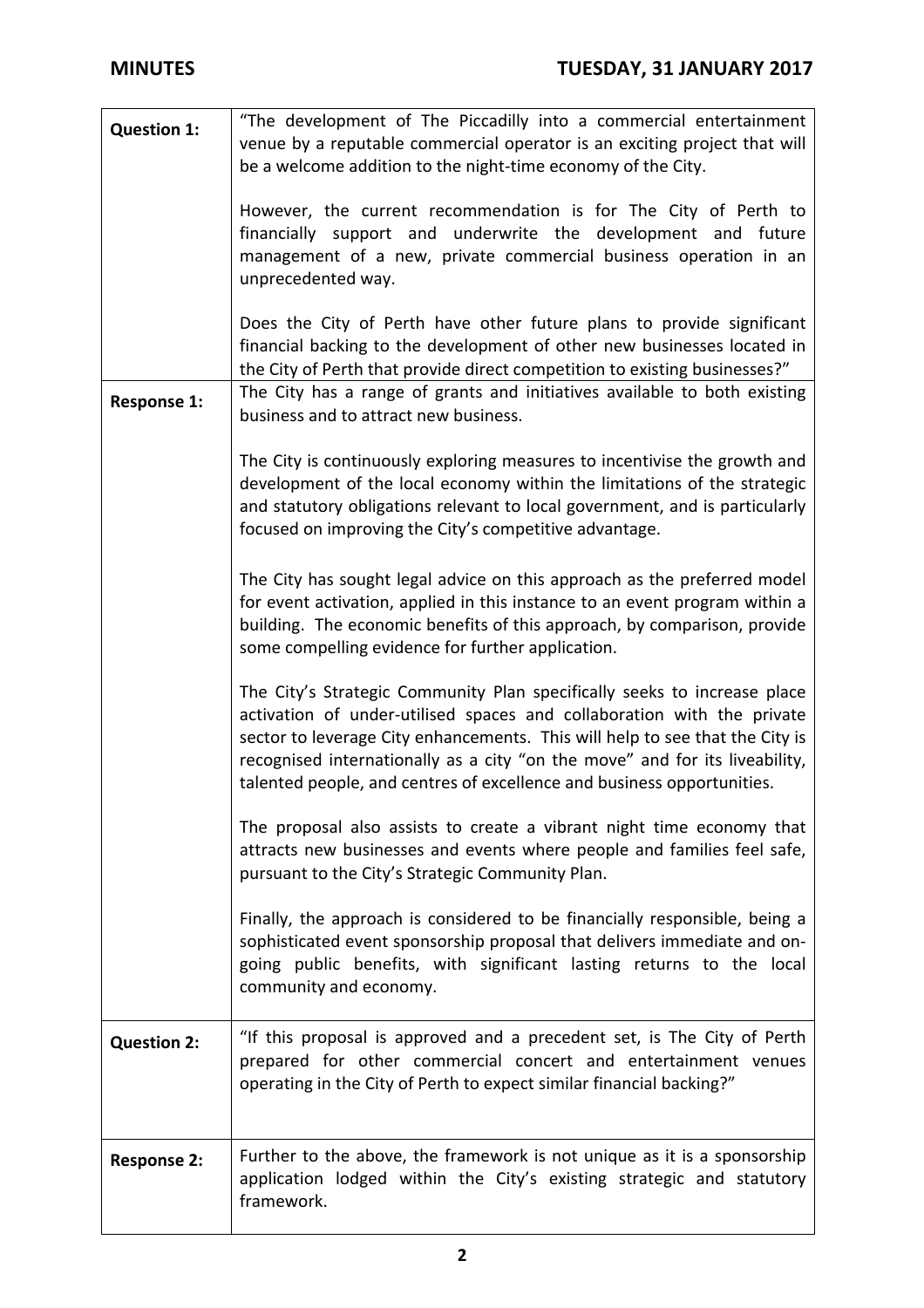| However, as always, each application or proposal is considered on its<br>merits and in light of the strategic focii and priorities of the City.                                                                                                                                                                                                                                                                                                   |
|---------------------------------------------------------------------------------------------------------------------------------------------------------------------------------------------------------------------------------------------------------------------------------------------------------------------------------------------------------------------------------------------------------------------------------------------------|
| The City's Corporate Business Plan requires the delivery of an Activation<br>and Revitalisation Plan for the Hay Street Mall in the coming financial<br>years. This proposal is welcome in that strategic context to leverage its<br>significant scale, strategic location, historical importance, and overall<br>impact on pedestrian footfall, the evening economy, improved passive<br>surveillance and perception of safety within the Malls. |
| As outlined in the report the benefits to the Malls will be significant and<br>this proposal will, with the assent of Council, be the first tranche in a<br>sustained effort by the City to revitalise the locality.                                                                                                                                                                                                                              |

# **4. Confirmation of Minutes – 29 November 2016**

*Moved by Cr Yong, seconded by Cr Davidson*

*That the minutes of the meeting of the Marketing, Sponsorship and International Engagement Committee held on 29 November 2016 be confirmed as a true and correct record.*

*The motion was put and carried*

**The votes were recorded as follows:**

**For: Crs Davidson and Yong**

**Against: Nil**

**5. Correspondence**

Nil

# **6. Disclosures of Members' Interests**

Nil

# **7. Matters for which the Meeting may be Closed**

The Chief Executive Officer advised that in accordance with Section 5.23(2) of the *Local Government Act 1995*, should an Elected Member wish to discuss the content of the confidential attachment/s listed below, it is recommended that the Marketing, Sponsorship and International Engagement Committee resolve to close the meeting to the public prior to discussion of the following: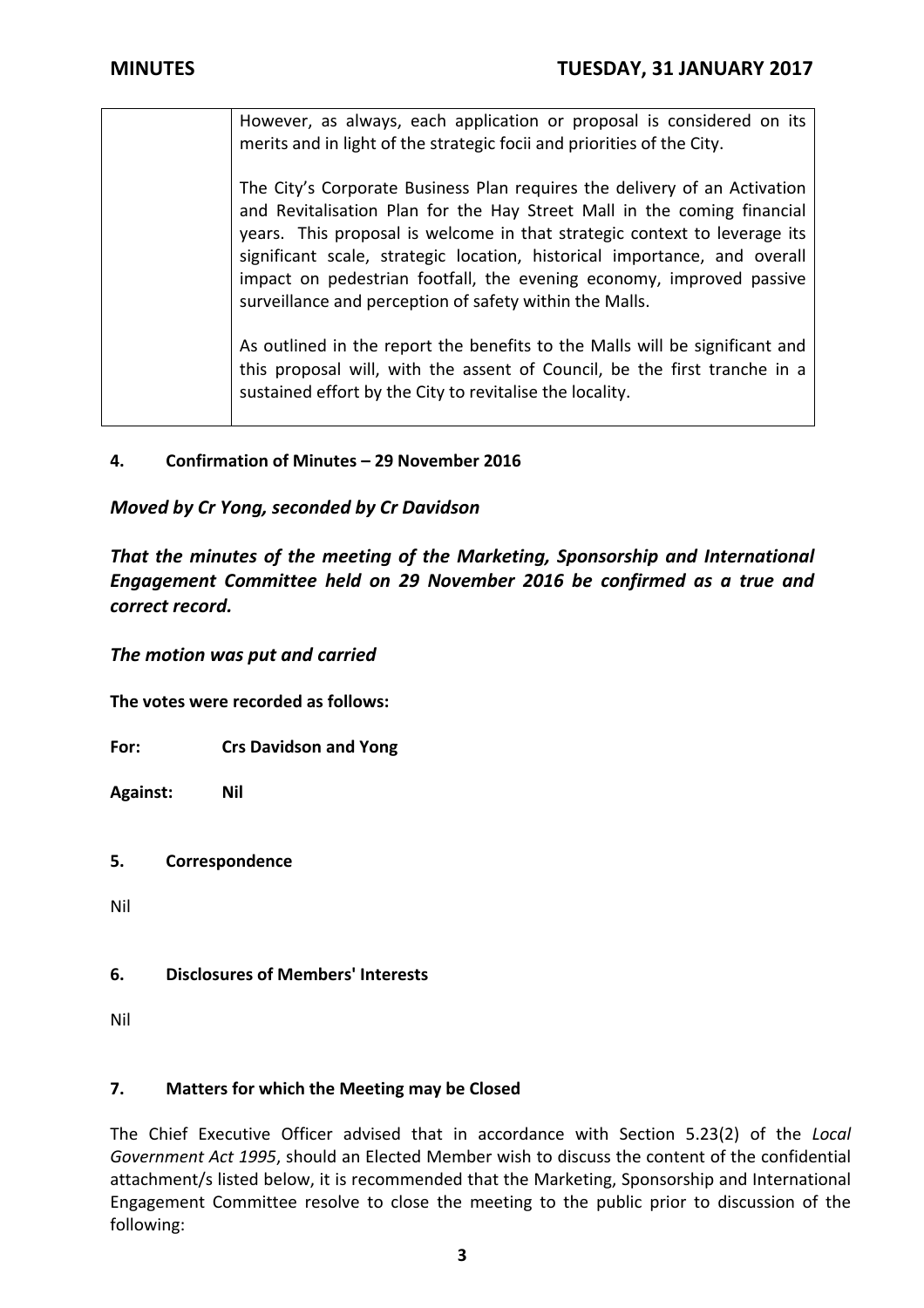| Schedule No.     | <b>Item No. and Title</b>                          | Reason           |
|------------------|----------------------------------------------------|------------------|
| Confidential     | Item 8.3 – Commercial Events Sponsorship – Mellen  | S5.23(2)(e)(iii) |
| Attachments 8.3B | Events, Piccadilly Theatre, Hay Street Mall, Perth |                  |
| and $8.3C$       |                                                    |                  |

# **DEPUTATION: Item 8.3, Commercial Events Sponsorship – Mellen Events – Piccadilly Theatre, Hay Street Mall, Perth**

The Acting Presiding Member approved a Deputation from Mr Brad Mellen (Mellen Events) (TRIM 19792/17).

- **4.06pm** Mr Mellen commenced the deputation, provided an overview of the proposal detailed in Agenda Item 8.3, and answered questions from the Marketing, Sponsorship and International Engagement Committee. Mr Mellen also provided printed copies of current social media regarding the proposal to the Marketing, Sponsorship and International Engagement Committee (TRIM 20629/17).
- **4.11pm** The deputation concluded.
- **Meeting Note:**  The Marketing, Sponsorship and International Engagement Committee agreed that the order of business detailed in the agenda be amended so that Item 8.3, for which the Acting Presiding Member had approved a deputation request, can be considered as the first item of business at this meeting, specifically:
	- 1. Agenda Item 8.3 Commercial Events Sponsorship Mellen Events Piccadilly Theatre, Hay Street Mall, Perth;
	- 2. Agenda Item 8.1 Donation The Returned and Services League of Australia WA Branch Incorporated (RSLWA) Anzac Day 2017 Commemorations;
	- 3. Agenda Item 8.2 Business Event Sponsorship Festival of the Web 2017;
	- 4. Agenda Item 8.4 Corporate Sponsorship 2017 Angel Investing Education Event Series;
	- 5. Agenda Item 8.5 Industry / Sector Development Sponsorship Western Australia Indigenous Tourism Operators Council; and
	- 6. Agenda Item 8.6 Industry / Sector Development Sponsorship Studio Startup.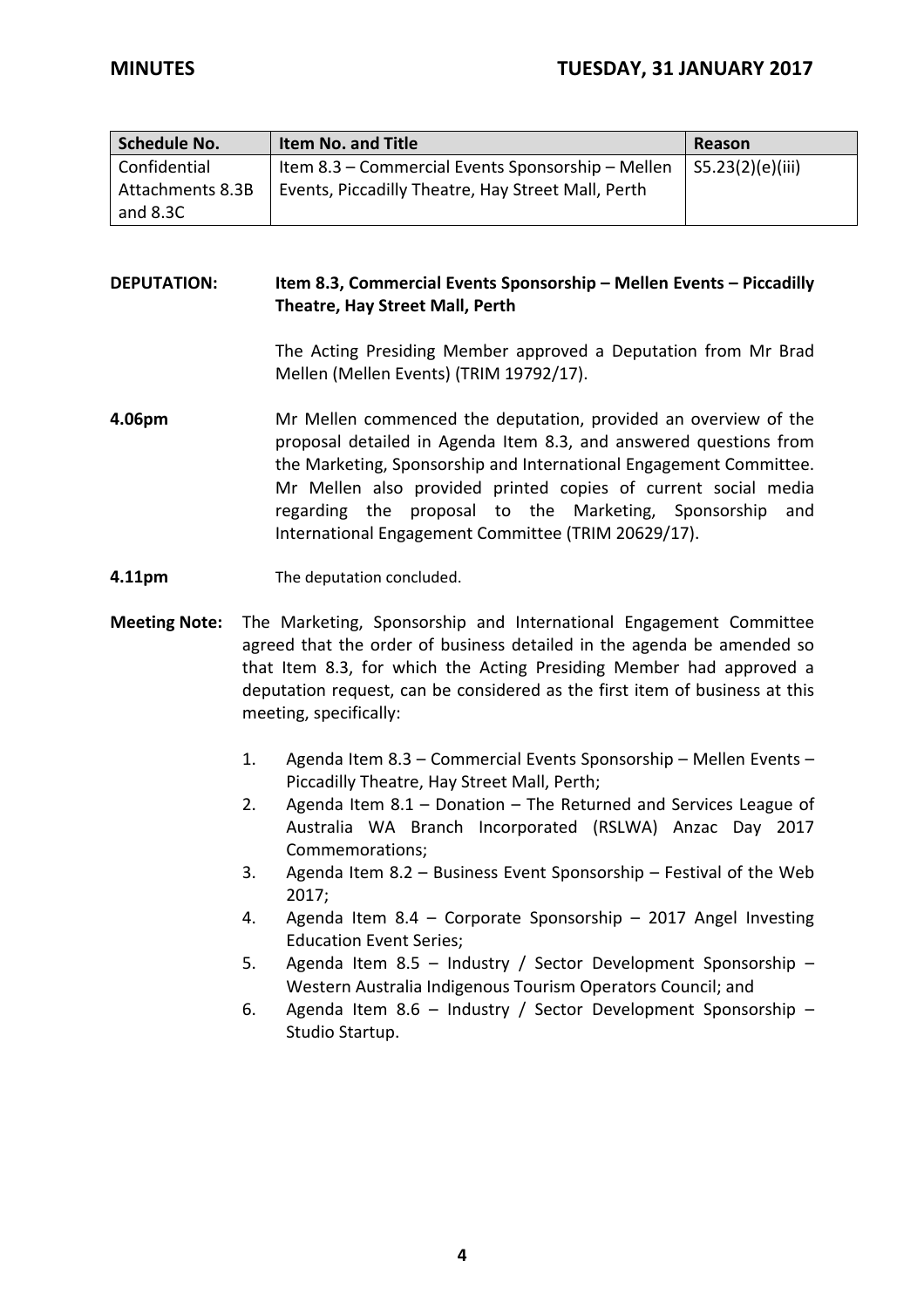### **8. Reports**

## **MOTION TO CLOSE THE MEETING**

# *Moved by Cr Davidson, seconded by Cr Yong*

*That the Marketing, Sponsorship and International Engagement Committee resolves to close the meeting to the public to consider Confidential matters in accordance with Section 5.23(2)(e)(iii) of the Local Government Act 1995.*

## *The motion was put and carried*

**The votes were recorded as follows:**

**For: Crs Davidson and Yong**

- **Against: Nil**
- **4.13pm** The meeting was closed to the public with four members of the public and one member of the media departing the meeting.

# **Item 8.3 Commercial Events Sponsorship – Mellen Events – Piccadilly Theatre, Hay Street Mall, Perth**

### **OFFICER RECOMMENDATION**

That Council:

- 1. approves cash Events Sponsorship of \$170,000 annually, over a period of 10 years, commencing in the 2018/19 financial year, for Mellen Events, within the Piccadilly Theatre at 700 – 704 Hay Street Mall, Perth;
- 2. notes that the Mellen Events will provide the following sponsorship benefits to the City of Perth:
	- 2.1 inclusion of the City of Perth crest on the Mellen Events web site or specific web site(s) associated with the venue and registration page including a link to the City of Perth website;
	- 2.2 acknowledgement of the City of Perth in all Mellen Events promotions, advertising and ticketing pertaining to the Piccadilly Theatre;
	- 2.3 all event space signage at the site including "sponsored by the City of Perth" and the City of Perth crest in a prominent location;
	- 2.4 a welcome from the Lord Mayor in promotional or booking material for the Piccadilly Theatre;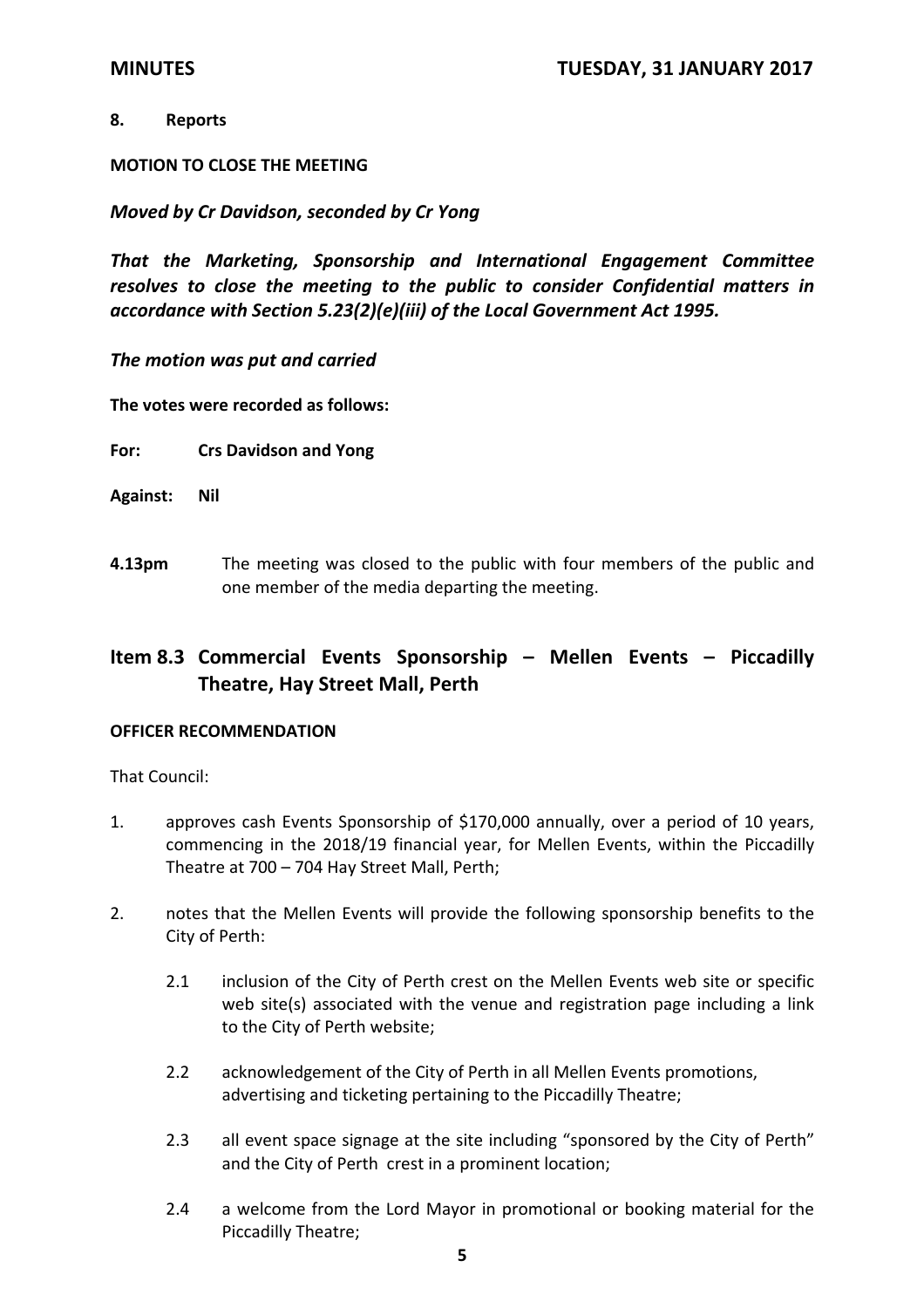- 2.5 a speaking opportunity for the Lord Mayor (or nominated representative) at the opening of the Piccadilly Theatre;
- 2.6 dedicated social media promotion of City of Perth events taking place in conjunction with Mellen Events; and
- 2.7 the space being made available to the City of Perth, free of cost, for up to four events a year, subject to prior agreement with Mellen Events;
- 3. notes that an annual acquittal report, including itemised and annualised details of events; attendance; timing; and promotional spend for events held in the Piccadilly Theatre, measured against the targets contained within Mellen Events Sponsorship Application – Economic Development dated 16 January 2017, will be presented annually to Council;
- 4. notes that if Mellen Events:
	- 4.1 fails to provide the agreed events, marketing spend and activities;
	- 4.2 breachs its lease;
	- 4.3 becomes insolvent; or
	- 4.4 abandons the space;

then the funding would cease to be payable, or varied accordingly to the terms of the sponsorship agreement to the satisfaction of Council;

5. authorises the Chief Executive Officer to negotiate and authorise a legal agreement between the City of Perth, Mellen Events and the owners of the Piccadilly 700‐704 Hay Street Mall, Perth (if applicable), based on the above terms addressing: Events sponsorship benefits; KPIs; payments; and contingencies to the satisfaction of the CEO.

**The Marketing, Sponsorship and International Engagement Committee agreed to defer the item as follows**:

# *Moved by Cr Davidson, seconded by Cr Yong*

*That the Marketing, Sponsorship and International Engagement Committee defer consideration of the report titled Commercial Events Sponsorship – Mellen Events, Piccadilly Theatre, Hay Street Mall, Perth, to the next Marketing, Sponsorship and International Engagement Committee (scheduled to be held on Tuesday, 28 February 2017) to allow for the provision of additional information as follows:*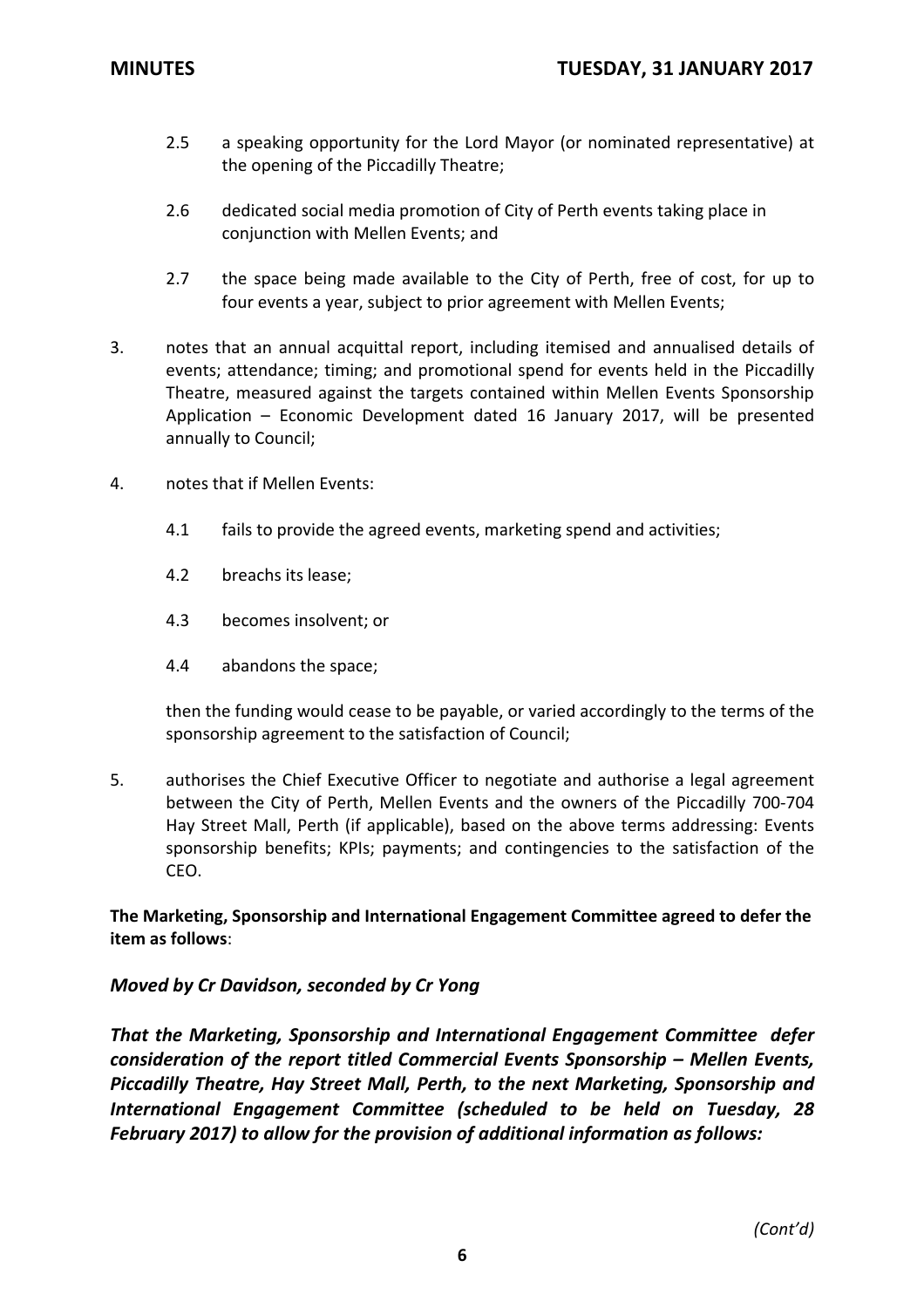- *1. Legal Advice obtained by Officers regarding the sponsorship proposal;*
- *2. Other potential proponents;*
- *3. Other potential venues / locations; and*
- *4. Financial information (budget).*

*The motion was put and carried*

**The votes were recorded as follows:**

**For: Crs Davidson and Yong**

- **Against: Nil**
- **Reason:** The Marketing, Sponsorship and International Engagement Committee considered it appropriate to defer this item to enable the provision of additional information for the consideration of Council.

### **MOTION TO RE‐OPEN THE MEETING**

*Moved by Cr Davidson, seconded by Cr Yong*

*That the Marketing, Sponsorship and International Engagement Committee resolves to re‐open the meeting to the public.*

*The motion was put and carried*

**The votes were recorded as follows:**

**For: Crs Davidson and Yong**

- **Against: Nil**
- **4.26pm** The meeting was re-opened to the public with four members of the public and one member of the media returning.

The Chief Executive Officer advised the public gallery of the decision made on Item 8.3 as detailed above.

**4.30pm** Mr Mellen, Ms Oldham and Mr McMullen (Mellen Events), and Mr Hull departed the meeting and did not return.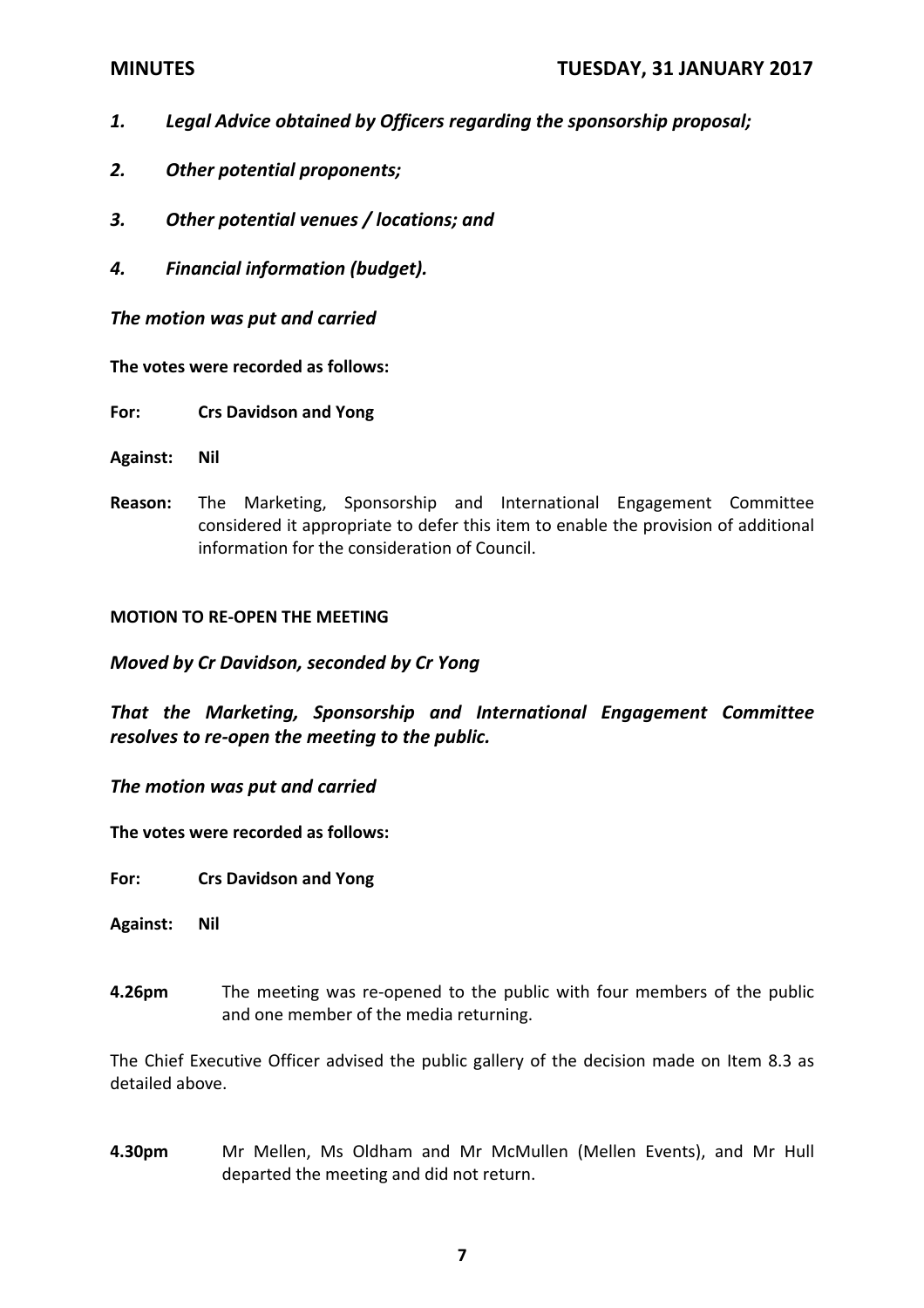# **Item 8.1 Donation ‐ The Returned and Services League of Australia WA Branch Incorporated (RSLWA) Anzac Day 2017 Commemorations**

**The Marketing, Sponsorship and International Engagement Committee agreed to amend the Officer Recommendation as follows:**

That Council approves a cash donation of \$65,000 *\$70,948.43* (excluding GST) to the RSLWA to assist with the costs associated with presenting the ANZAC Day Commemorations ‐ Perth 2017 to be held in the City on Tuesday, 25 April 2017.

# **PRIMARY MOTION AS AMENDED was put**

# *Moved by Cr Davidson, seconded by Cr Yong*

*That Council approves a donation of \$70,948.43 (excluding GST) to the RSLWA to assist with the costs associated with presenting the ANZAC Day Commemorations ‐ Perth <sup>2017</sup> to be held in the City on Tuesday, <sup>25</sup> April 2017.*

## *The motion was put and carried*

**The votes were recorded as follows:**

- **For: Crs Davidson and Yong**
- **Against: Nil**
- **Meeting Note:** The Acting Director Economic Development and Activation advised that an additional amount of \$5,948.43 to assist with parking fees would be included in the proposed donation to the RSLWA.
- **Reason:** The Marketing, Sponsorship and International Engagement Committee considered it appropriate to amend the Officer Recommendation to increase the proposed donation to the RSLWA for the presentation of the ANZAC Day Commemorations.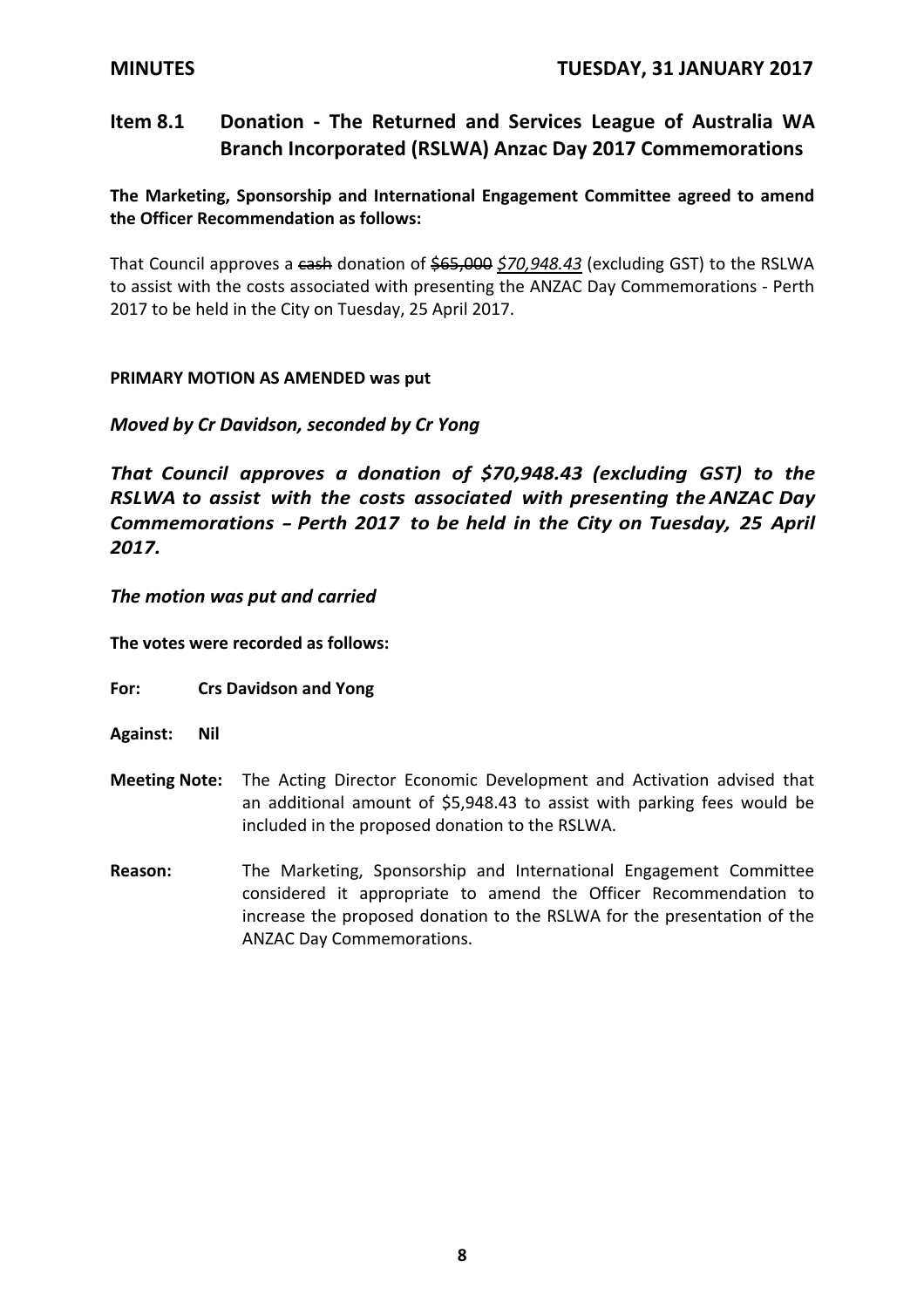# **Item 8.2 Business Event Sponsorship – Festival of the Web 2017**

*Moved by Cr Yong, seconded by Cr Davidson*

*That Council:*

- *1. approves cash Business Event Sponsorship of \$20,000 (excluding GST) and in‐ kind Business Event Sponsorship of \$5,000 (excluding GST) to W3Events Pty Ltd to present the 2017 Festival of the Web from Sunday, 2 April 2017 to Saturday, 8 April 2017;*
- *2. notes that the event organisers will provide the following sponsorship benefits to the City of Perth:* 
	- *2.1 the City of Perth crest and listing to be included in the conference guide, mobile application, website, and marketing materials (one A4 multiple page brochure for conference satchel, one sponsored door prize at key point in the WWW2017 program, and access for sponsor banners and signage and media wall presence);*
	- *2.2 one three metre by three metre City of Perth booth at the expo, including the opportunity to distribute City of Perth collateral;*
	- *2.3 an opportunity for the Lord Mayor, or City of Perth representative, to present at the Welcome Function on Monday, 3 April 2017;*
	- *2.4 an opportunity for the Lord Mayor, or City of Perth representative, to present at an additional event;*
	- *2.5 verbal recognition of the City of Perth's support and of the Elected Members in attendance at the various events;*
	- *2.6 provision of a confirmed attendee list prior to the event;*
	- *2.7 mainstream media coverage of the event where possible through newspaper, radio, and promotional materials;*
	- *2.8 digital media coverage of the event, acknowledging the City of Perth's sponsorship, through Facebook, Twitter, Instagram, and the WWW2017 website; and*
	- *2.9 provision of reports, data and associated information regarding the event to the City of Perth.*

*(Cont'd)*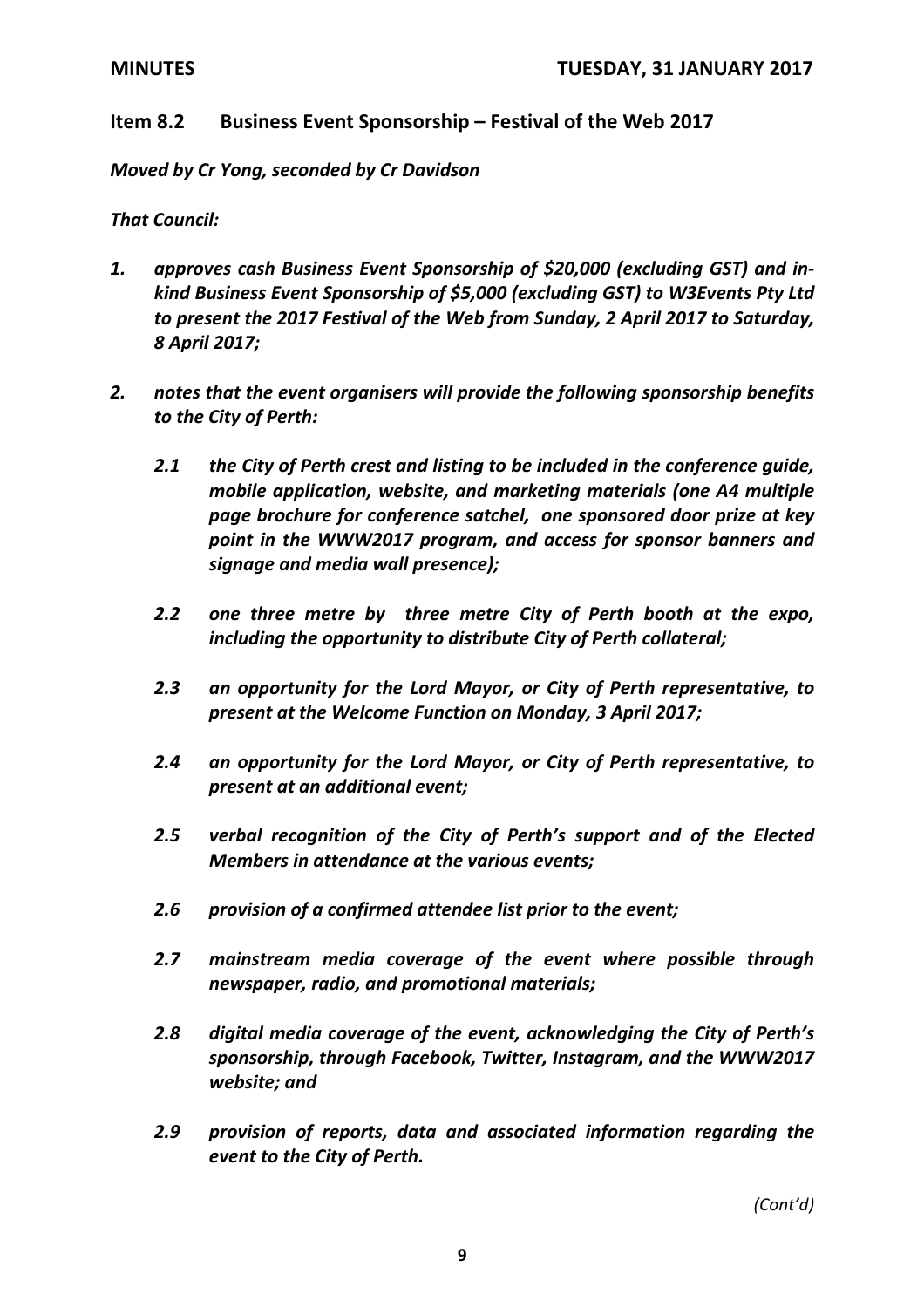*3. notes that a detailed acquittal report, including all media coverage obtained, will be submitted to the City of Perth by 31 May 2017.*

*The motion was put and carried*

**The votes were recorded as follows:**

- **For: Crs Davidson and Yong**
- **Against: Nil**
- **Item 8.4 Corporate Sponsorship – 2017 Angel Investing Education Event Series**

*Moved by Cr Davidson, seconded by Cr Yong*

*That the Marketing, Sponsorship and International Engagement Committee:*

- *1. approves cash sponsorship of \$15,000 (excluding GST) to Perth Angels to present a series of angel investing information and education events;*
- *2. notes that the event organisers will provide the following sponsorship benefits to the City of Perth:*
	- *2.1 the City of Perth to be listed as the naming sponsor of the events;*
	- *2.2 City of Perth branding and crest to appear on relevant promotional and advertising material (physical and electronic);*
	- *2.3 an opportunity for the Lord Mayor, or City of Perth representative, to present an introductory speech at an event;*
	- *2.4 verbal recognition of the City of Perth's support at events;*
	- *2.5 opportunity to distribute City of Perth collateral at events; and*
	- *2.6 provision of data and associated information relating to the event, including attendee details, to the City of Perth;*
- *3. notes that a detailed acquittal report, including all media coverage obtained, will be submitted to the City of Perth by July 2017.*

*The motion was put and carried*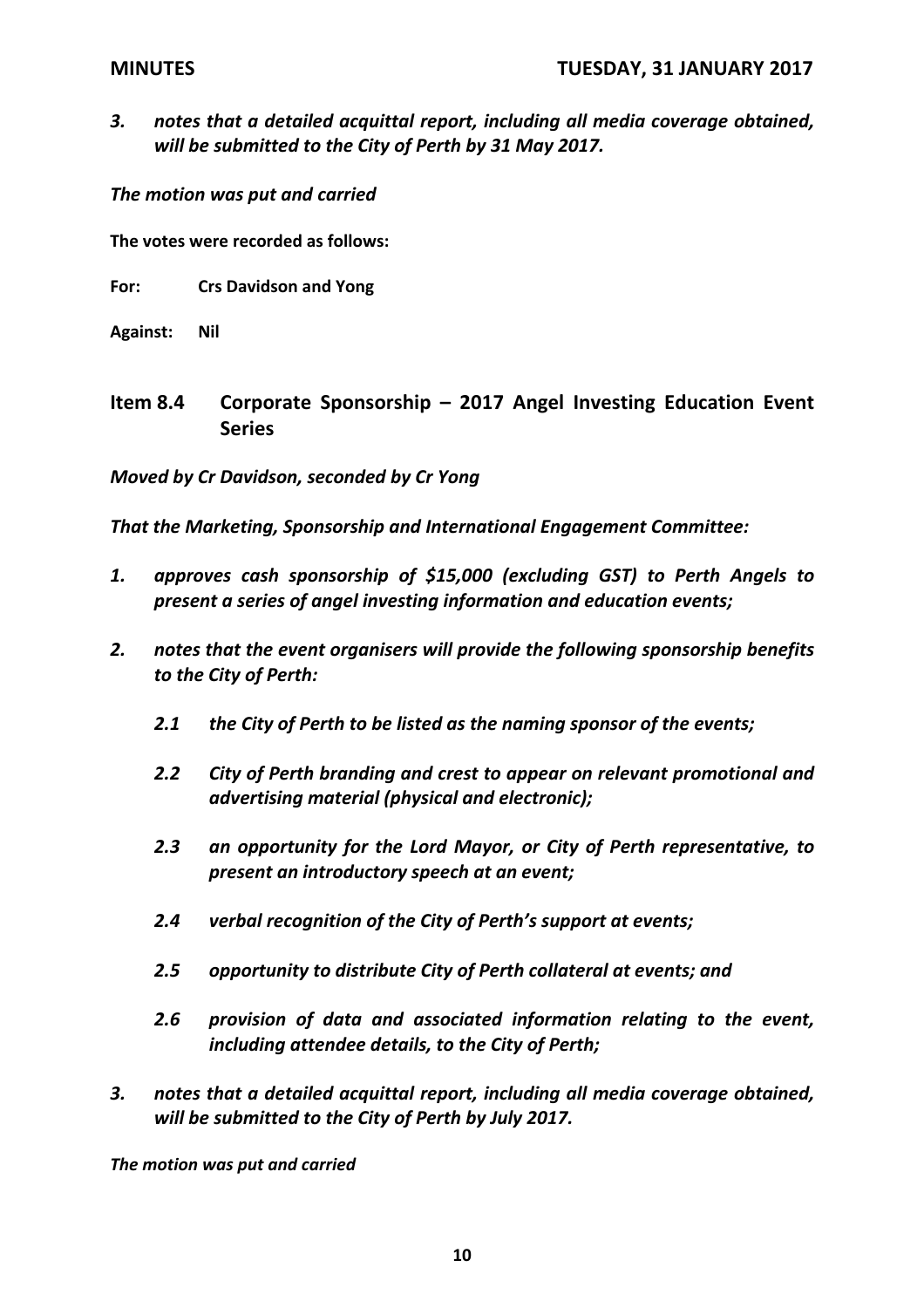# **The votes were recorded as follows:**

- **For: Crs Davidson and Yong**
- **Against: Nil**
- **4.44pm** One member of the media departed the meeting and did not return.

# **Item 8.5 Industry / Sector Development Sponsorship – Western Australia Indigenous Tourism Operators Council**

*Moved by Cr Yong, seconded by Cr Davidson*

*That the Marketing, Sponsorship and International Engagement Committee:*

- *1. approves cash sponsorship of \$15,000 (excluding GST) to Western Australian Indigenous Tourism Council's (WAITOC) Perth Aboriginal Tourism Development Pilot Program;*
- *2. notes that WAITOC will provide the following sponsorship benefits to the City:*
	- *2.1 WAITOC will liaise with the City of Perth on the set up of the Pilot Program;*
	- *2.2 the City of Perth crest to be displayed on WAITOC's website;*
	- *2.3 the City of Perth crest to be displayed on all marketing collateral for the Pilot Program (where appropriate);*
	- *2.4 any associated promotion of the Pilot Program's participating businesses on social media will note the City of Perth's sponsorship;*
	- *2.5 verbal acknowledgement of the City of Perth as a sponsor at any events mentioning the Pilot Program;*
	- *2.6 familiarisation tours of the participating Aboriginal businesses at the conclusion of the Pilot Program;*
	- *2.7 WAITOC to collaborate with the City of Perth on marketing activities to promote the participating businesses;*
	- *2.8 opportunity for a representative from the City of Perth to be on the assessment panel;*

*(Cont'd)*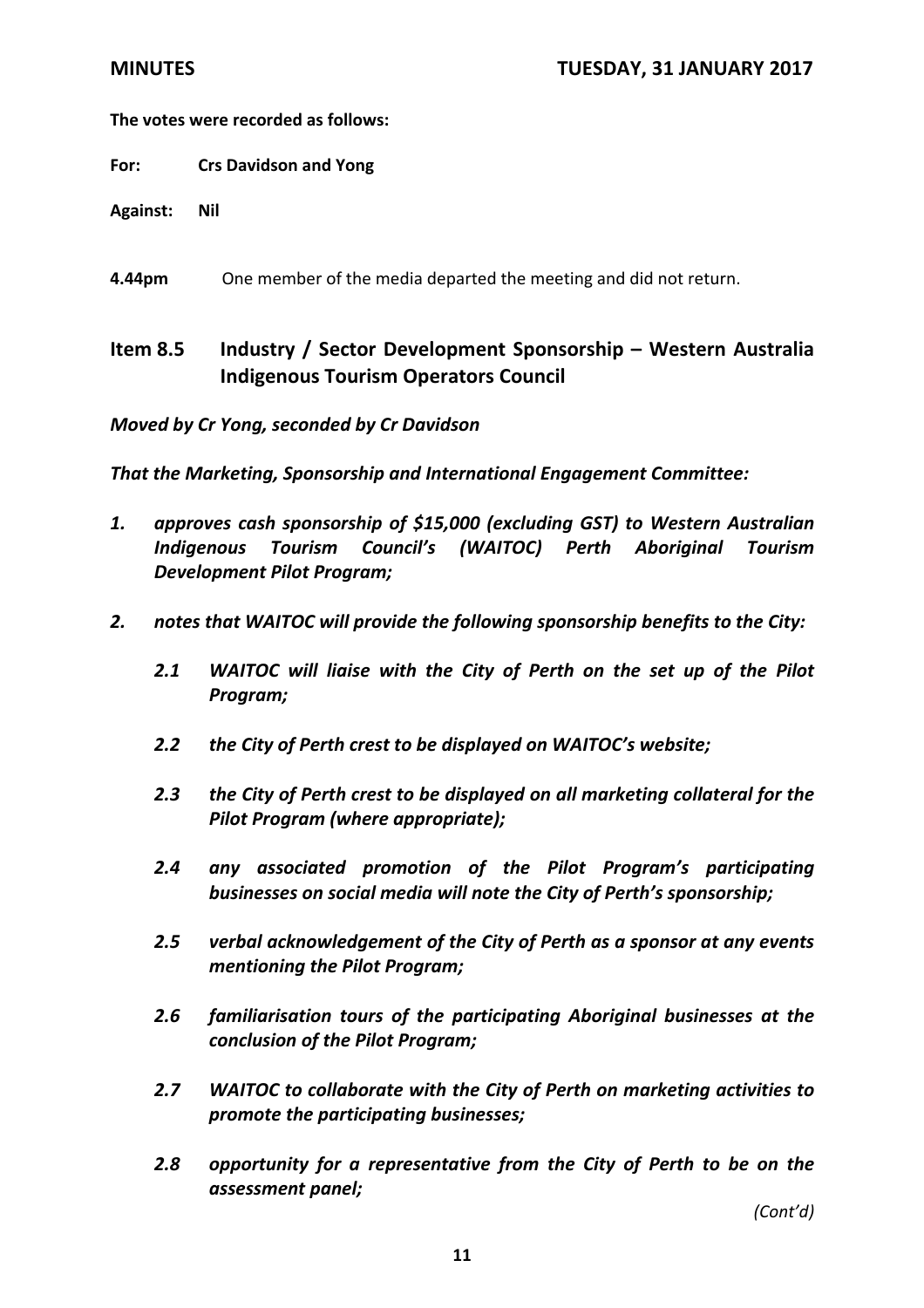- *2.9 the City of Perth may seek advice from the WAITOC Board Members regarding cultural, heritage and nature‐based tourism matters; and*
- *3. a detailed acquittal report, including all media coverage obtained, to be submitted to the City of Perth by October 2017.*

*The motion was put and carried*

**The votes were recorded as follows:**

**For: Crs Davidson and Yong**

**Against: Nil**

**Item 8.6 Industry / Sector Development Sponsorship – Studio Startup**

*Moved by Cr Yong, seconded by Cr Davidson*

## *That Council:*

- *1. approves cash sponsorship of \$25,000 to be distributed annually over three years for a total of \$75,000, to Innovation Cluster to assist with the establishment of Studio StartUp incubator space located at 143 Barrack Street, Perth;*
- *2. notes that Studio StartUp will provide the following sponsorship benefits to the City of Perth:*
	- *2.1 naming rights on the sponsorship initiative;*
	- *2.2 the City of Perth to be acknowledged on the Studio StartUp website and on relevant promotional and advertising material (physical and electronic);*
	- *2.3 the City of Perth to be acknowledged at any event or activity held at Studio StartUp;*
	- *2.4 City of Perth signage to be displayed in the studio for the length of the sponsorship;*
	- *2.5 the provision of quarterly reports, data and associated information on success stories and industry growth to the City of Perth as a result of Studio Startup programs and startup businesses;*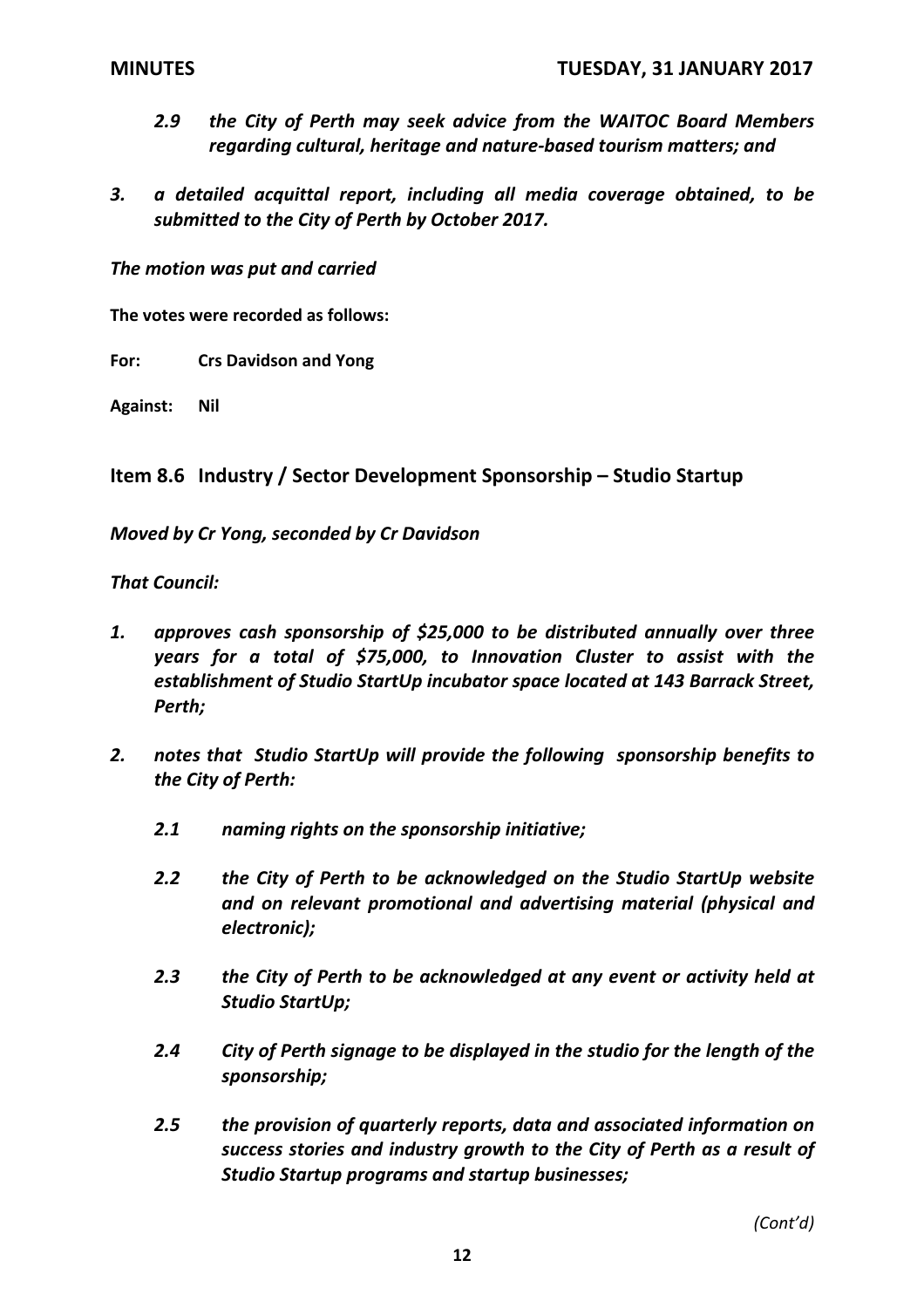- *2.6 an opportunity for the Lord Mayor, or a City of Perth representative, to present at the Studio Startup official launch event;*
- *2.7 the opportunity to distribute City of Perth collateral at any event or activity held at Studio Startup;*
- *2.8 access to the 60sqm basement event space within the studio to hold one City of Perth event, meeting or engagement opportunity per quarter;*
- *3. notes that a detailed acquittal report, including all media coverage obtained, will be submitted to the City of Perth annually, prior to each funding instalment being paid.*

*The motion was put and carried* **The votes were recorded as follows:**

**For: Crs Davidson and Yong**

**Against: Nil**

**9. Motions of which previous notice has been given**

Nil

### **10. General Business**

10.1 Responses to General Business from a Previous Meeting

### **Upcoming Events to be held at the community space, Northbridge Piazza**

At the Marketing, Sponsorship and International Engagement Committee held on 18 October 2016, Cr Yong requested information on upcoming events scheduled to be held at the community space on the ground floor of the Northbridge Piazza.

The Manager Business Support and Sponsorship advises the following information:

| <b>Month</b>      | Event                                                                                                                              |
|-------------------|------------------------------------------------------------------------------------------------------------------------------------|
| January 2017      | Sherina Hadley - Landscape Photography Exhibition<br>$\bullet$<br>(Tentative);                                                     |
|                   | The Gelo Company - Comedy Venue (for the duration of<br>$\bullet$<br>Fringe World 2017);                                           |
| February 2017     | The Gelo Company - Comedy Venue (for the duration of<br>Fringe World 2017);<br>Simon Sieradzki - Painting Exhibition;<br>$\bullet$ |
| <b>March 2017</b> | Free Range Mentorship Award Exhibition;                                                                                            |